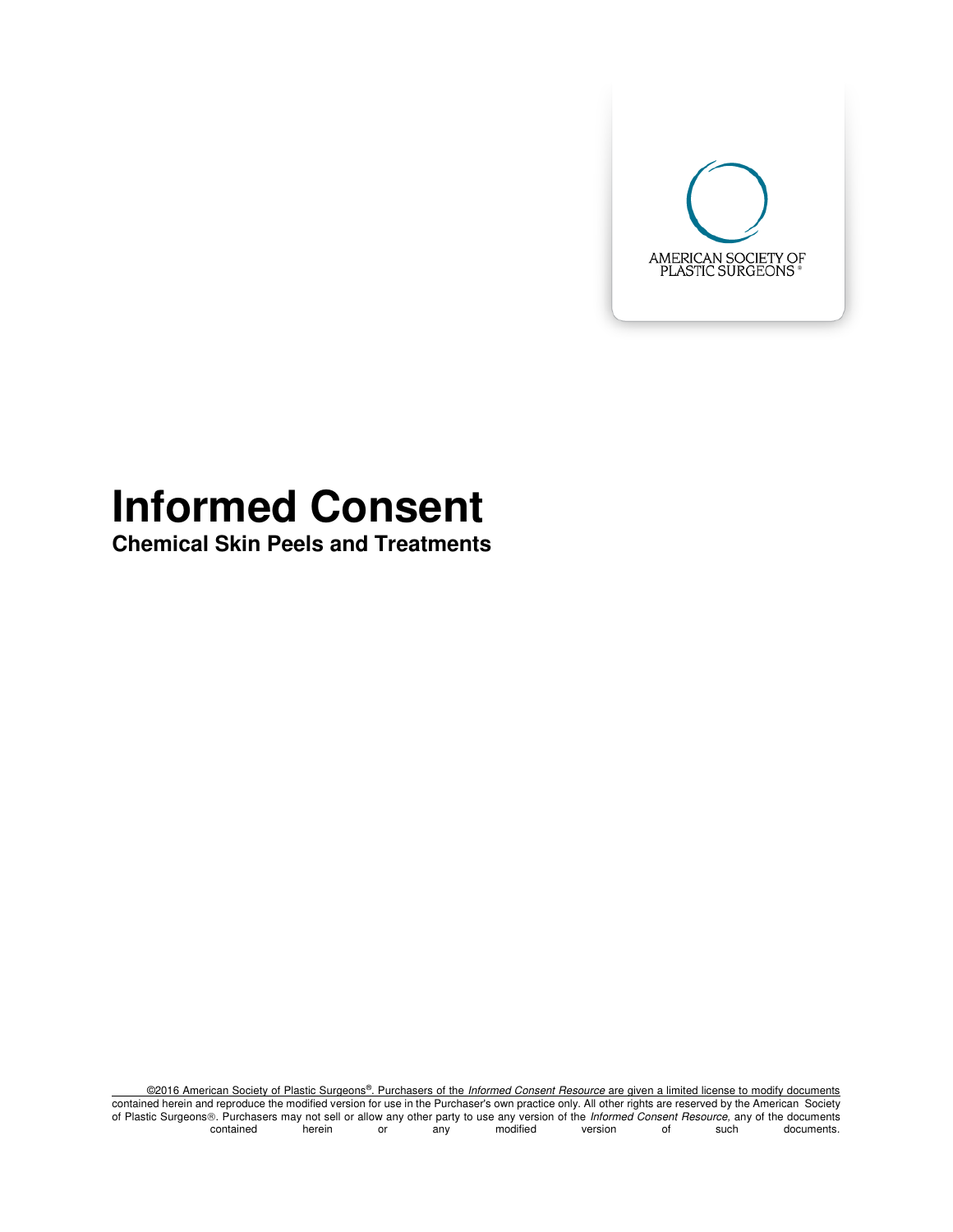#### **INSTRUCTIONS**

This is an informed-consent document that has been prepared to help inform you about chemical skin peels and skin treatment procedures, its risks, as well as alternative treatment(s).

It is important that you read this information carefully and completely. Please initial each page, indicating that you have read the page and sign the consent for surgery as proposed by your plastic surgeon and agreed upon by you.

#### **GENERAL INFORMATION**

Chemical skin peels and other skin treatments have been performed for many years to treat a variety of skin disorders. Conditions such as sun damage, wrinkling, and uneven pigmentation may be treated with these non-invasive techniques. There are many different techniques and regimens for the application of chemical-peeling and skin treatment medications. In some situations, chemical peels may be performed at the time of other surgical procedures.

Chemical skin peels and other skin treatment procedures are not an alternative to skin tightening surgery when indicated.

#### **ALTERNATIVE TREATMENTS**

Alternative forms of management include not treating the skin with chemical-peeling agents or other medications. Improvement of skin lesions and skin wrinkles may be accomplished by other treatments such as dermabrasion, laser treatment, or surgery to tighten loose skin. Risks and potential complications are associated with alternative forms of treatment.

#### **INHERENT RISKS OF CHEMICAL SKIN PEELS AND TREATMENTS**

Every medical procedure involves a certain amount of risk and it is important that you understand these risks and the possible complications associated with them. In addition, every procedure has limitations. An individual's choice to undergo a procedure is based on the comparison of the risk to potential benefit. Although the majority of patients do not experience these complications, you should discuss each of them with your plastic surgeon to make sure you understand all possible consequences of chemical skin peels and skin treatment procedures.

#### **SPECIFIC RISKS OF CHEMICAL SKIN PEELS AND TREATMENTS**

#### **Infection:**

Although infection following chemical skin peels is unusual, bacterial, fungal, and viral infections can occur. Herpes simplex virus infections around the mouth can occur /reoccur following a chemical peel. It is important that you tell your surgeon about any past cold sore or Herpes infections around your mouth before treatment is started. This applies to both individuals with a history of Herpes simplex virus infections and individuals with no known history of Herpes simplex virus infections in the mouth area. Specific medications must be prescribed and taken both prior to and following the procedure in order to suppress an infection from this virus. Should an infection occur, additional treatment including antibiotics, hospitalization, or additional surgery may be necessary. It is important to tell your surgeon of any other infections, such as ingrown toenail, insect bite, or urinary tract infection. Remote infections, infection in other part of the body, may lead to an infection in the operated area.

#### **Scarring:**

Although good wound healing after a procedure is expected, abnormal scars may occur within the skin and deeper tissues. In rare cases, keloid scars may result. Scars may be unattractive and of different color than the surrounding skin. In some cases, scars may require treatment, with medication, lasers, or surgical procedures. Although unlikely, an unsightly scar may be permanent.

#### **Color Change:**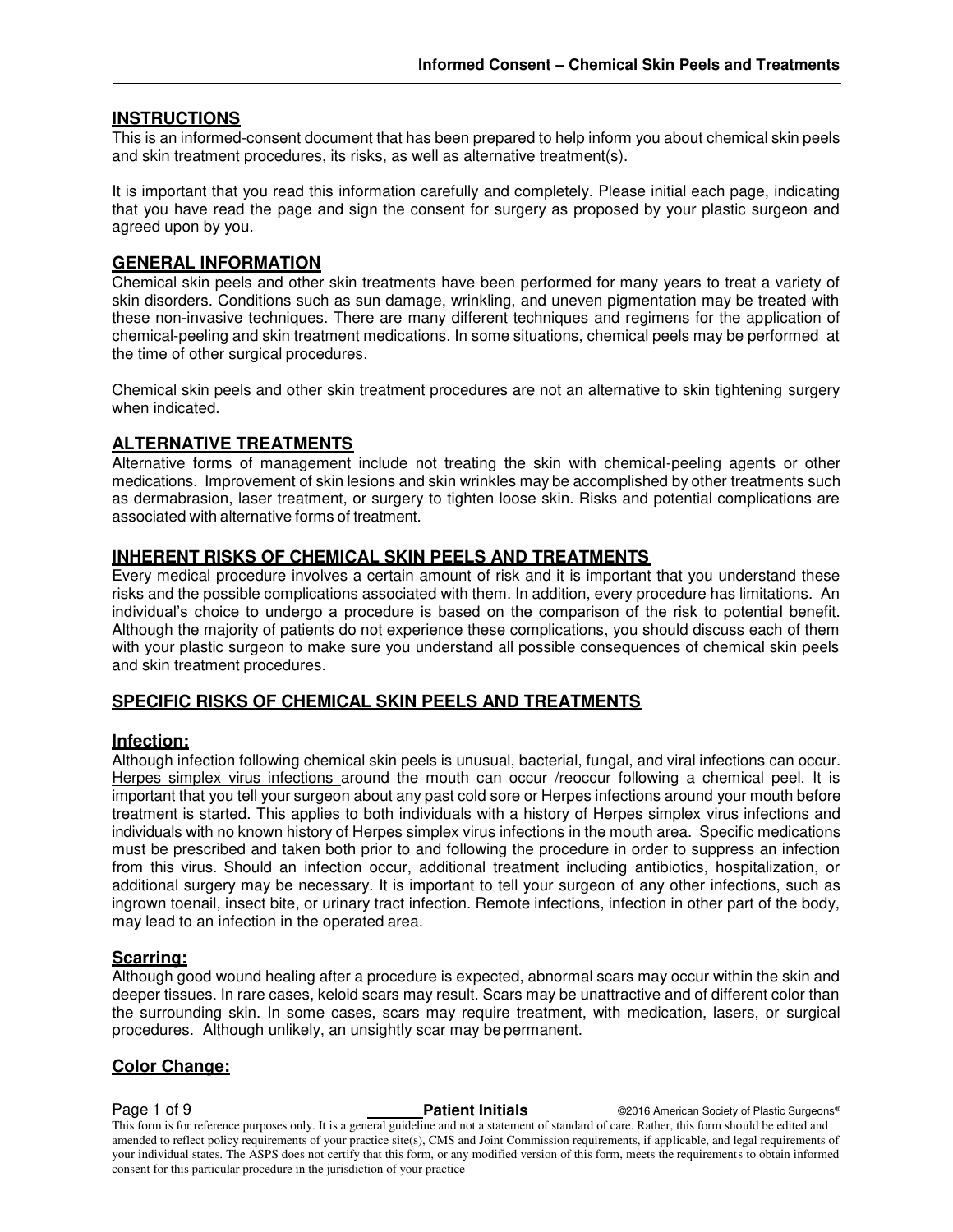Chemical-peeling agents can permanently lighten the natural color of your skin. There is the possibility of irregular color variations within the skin including areas that are both lighter and darker. Permanent darkening of skin has occurred after chemical peels. A line of demarcation between normal skin and skin treated with chemical peeling agent can occur. Redness after a chemical peel may persist for unacceptably long periods of time.

#### **Accutane (Isotretinoin):**

Accutane is a prescription medication used to treat certain skin diseases. If you have ever taken Accutane, you should discuss this with your surgeon. This drug may impair the ability of skin to heal following treatments or surgery for a variable amount of time even after the patient has ceased taking it. Individuals who have taken this drug are advised to allow their skin adequate time to recover from Accutane before undergoing skin treatment procedures.

#### **Allergic Reactions:**

In rare cases, allergies have been reported to drugs and agents used for chemical-peeling or skin treatments, tape, suture materials and glues, blood products, topical preparations, and preservatives used in cosmetics. Serious systemic reactions including shock (anaphylaxis) may occur to drugs used during surgery and prescription medications. Allergic reactions may require additional treatment.

#### **Lack of Permanent Results:**

Chemical peel or other skin treatments may not completely improve or prevent future skin disorders, lesions, or wrinkles. Additional surgical procedures may be necessary to further tighten loose skin. You may be required to continue with a skin care maintenance program after a chemical-peel procedure.

#### **Heart Problems:**

Chemical-peeling preparations containing phenol have been reported to produce abnormal heart beats that may require medical treatment should they occur during the procedure. This is a potentially serious problem that may lead to hospitalization and possibly death.

#### **Skin Discoloration / Swelling:**

Some swelling normally occurs following a chemical skin peel. The skin in or near the procedure site can appear either lighter or darker than surrounding skin. Although uncommon, swelling and skin discoloration may persist for long periods and, in rare situations, may be permanent.

#### **Skin Sensitivity:**

Itching, tenderness, or exaggerated responses to hot or cold temperatures may occur. Usually this resolves during healing, but in rare situations it may be chronic.

#### **Damaged Skin:**

Skin that has been previously treated with chemical peels or dermabrasion, or damaged by burns, electrolysis (hair removal treatments), or radiation therapy may heal abnormally or slowly following chemical peels. The occurrence of this is not predictable. Additional treatment may be necessary. If you have ever had such treatments, you should inform your surgeon.

#### **Surgical Anesthesia:**

Both local and general anesthesia involves risks. There is the possibility of complications, injury, and even death from all forms of surgical anesthesia and sedation.

#### **Pain:**

You may experience pain after your treatment. Pain of varying intensity and duration may occur and persist after surgery. Very infrequently, chronic pain may occur after chemical peel procedures.

#### **Unknown Risks:**

**Page 2 of 9 Patient Initials** ©2016 American Society of Plastic Surgeons® **Patient Initials** ©2016 American Society of Plastic Surgeons®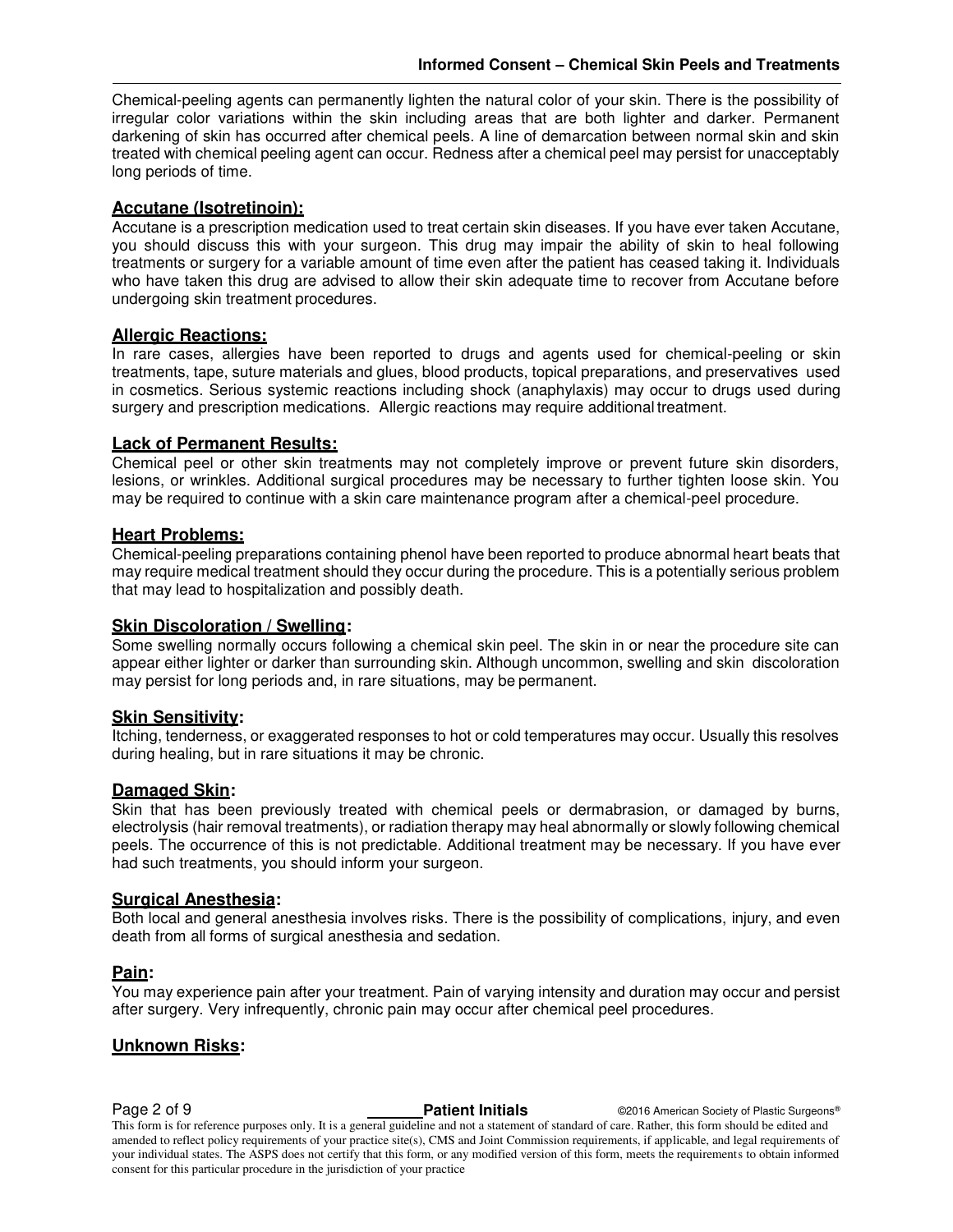There is the possibility that additional risk factors of chemical skin peels and skin treatments may be discovered.

#### **Sun Tanning:**

The effects of the sun are damaging to the skin. Exposing the treated areas to sun may result in increased scarring, color changes, and poor healing. Patients who tan, either outdoors or in a salon, should inform their surgeon and either delay treatment, or avoid tanning until the surgeon says it is safe to resume. The damaging effect of sun exposure occurs even with the use sun block or clothing coverage. If you have a recent tan, your procedure(s) may be cancelled or delayed.

#### **GENERAL RISKS OF SURGERY**

#### **Healing Issues:**

Certain medical conditions, dietary supplements and medications may delay and interfere with healing. Patients with massive weight loss may have a healing delay that could result in the incisions coming apart, infection, and tissue changes resulting in the need for additional medical care, surgery, and prolonged hospitalizations. Patients with diabetes or those taking medications such as steroids on an extended basis may have prolonged healing issues. Smoking will cause a delay in the healing process, often resulting in the need for additional surgery. There are general risks associated with healing such as swelling, bleeding, possibility of additional surgery, prolonged recovery, color changes, shape changes, infection, not meeting patient goals and expectations, and added expense to the patient. There may also be a longer recovery due to the length of surgery and anesthesia. Patients with significant skin laxity (patients seeking facelifts, breast lifts, abdominoplasty, and body lifts) will continue to have the same lax skin after surgery. The quality or elasticity of skin will not change and recurrence of skin looseness will occur at some time in the future, quicker for some than others. There are nerve endings that may become involved with healing scars from surgery such as suction-assisted lipectomy, abdominoplasty, facelifts, body lifts, and extremity surgery. While there may not be a major nerve injury, the small nerve endings during the healing period may become too active producing a painful or oversensitive area due to the small sensory nerve involved with scar tissue. Often, massage and early non-surgical intervention resolves this. It is important to discuss post-surgical pain with your surgeon.

#### **Bleeding:**

It is possible, though unusual, to experience a bleeding episode during or after surgery. Should postoperative bleeding occur, it may require emergency treatment to drain accumulated blood or you may require a blood transfusion, though such occurrences are rare. The collection of blood that can occur under your skin following surgery is referred to as a hematoma. Increased activity too soon after surgery can lead to increased chance of bleeding and additional surgery. It is important to follow postoperative instructions and limit exercise and strenuous activity for the instructed time. Non-prescription "herbs" and dietary supplements can increase the risk of surgical bleeding. Hematoma can occur at any time, usually in the first three weeks following injury to the operative area. If blood transfusions are necessary to treat blood loss, there is the risk of blood-related infections such as hepatitis and HIV (AIDS). Your surgeon may provide medications after your surgery to prevent blood clots. Medications that are used to prevent blood clots in veins can produce bleeding and decreased blood platelets.

#### **Infection:**

Infection, although uncommon, can occur after surgery. Should an infection occur, additional treatment including antibiotics, hospitalization, or additional surgery may be necessary. It is important to tell your surgeon of any other infections, such as a history of MRSA infections, an open wound, recent upper respiratory infection/ pneumonia, ingrown toenail, insect bite, tooth abscess, or urinary tract infection. Infections in other parts of the body, may lead to an infection in the operated area. Post-operative infections often result in more extensive scarring and predispose to revision surgery.

**IIeus:** 

**Page 3 of 9 Patient Initials COVID-2016** American Society of Plastic Surgeons®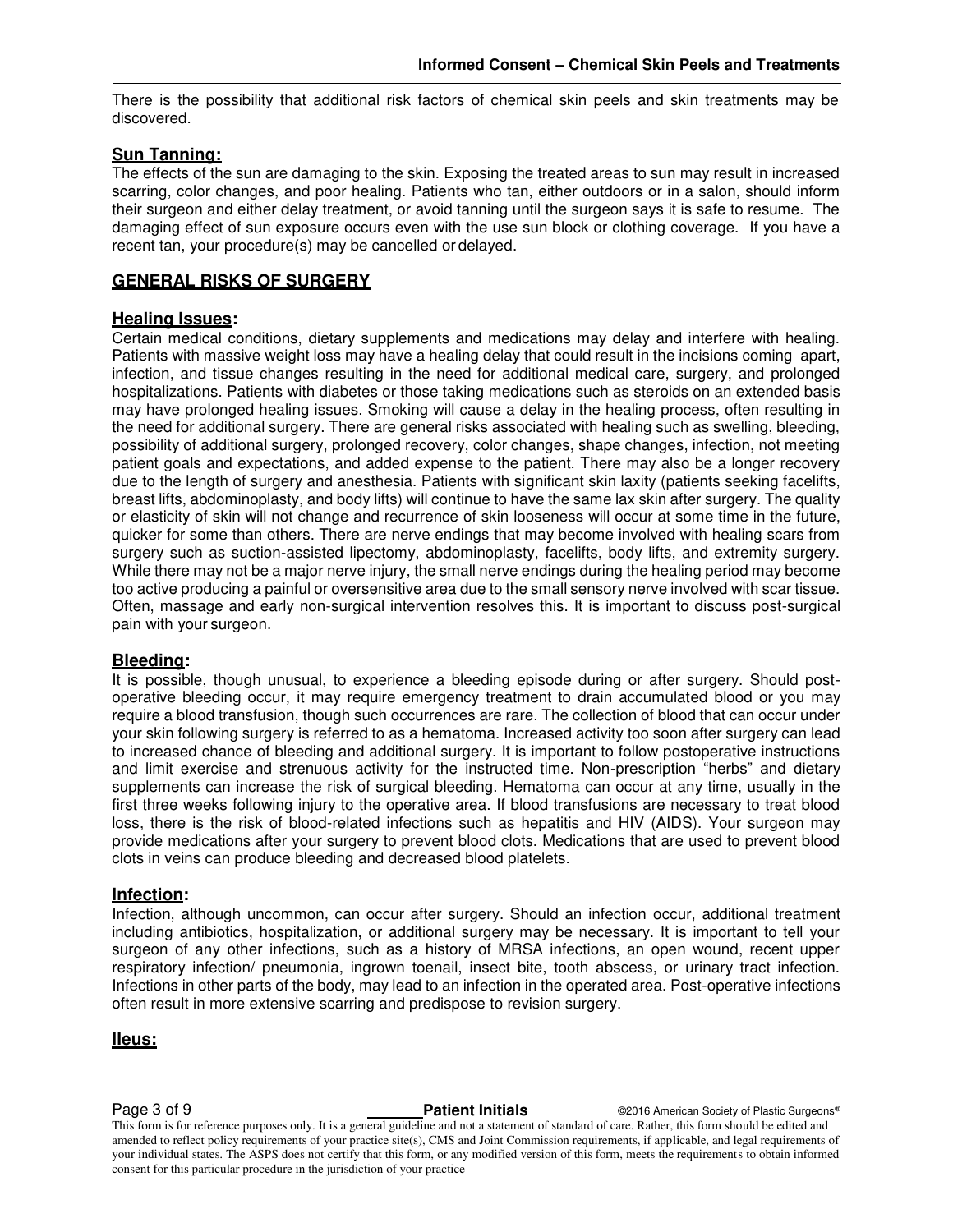The return of bowel function following surgery is important. An ileus is a disruption in bowel function caused by the failure of peristalsis or hypomobility of your bowels/ gut resulting in a lack of defecation and possibly repeated vomiting. Anesthetics and medications like pain medications given to you at the time of surgery can contribute to the development of an ileus in the post-operative period. An ileus can result in abdominal distention, vomiting, inability to absorb oral medications and possibly hospitalization. Repeated vomiting could result in an aspiration pneumonia and respiratory failure. It can be essential to have regular bowel function after your surgery.

#### **Scarring**:

All surgery leaves scars, some more visible than others. Although good wound healing after a surgical procedure is expected, this surgery will result in long, prominent scars that are permanent. Abnormal scars may occur within the skin and deeper tissues. Scars may be unattractive and of different color than the surrounding skin tone. Scar appearance may also vary within the same scar. Scars may be asymmetrical (appear different on the right and left side of the body). There is the possibility of visible marks in the skin from sutures. These scars may become raised, red, or discolored in the first few weeks/months, but usually settle down over time. However, some patients are prone to "hypertrophic" or "keloid" scars i.e. prominent, raised, red scars that do not settle. Further treatments with medications and/or surgery may be required.

#### **Firmness:**

Excessive firmness can occur after surgery due to internal scarring. The occurrence of this is not predictable. Additional treatment including surgery may be necessary.

#### **Skin Sensitivity:**

Itching, tenderness, or exaggerated responses to hot or cold temperatures may occur after surgery. Usually this resolves during healing, but in rare situations it may be chronic.

#### **Major Wound Separation:**

Wounds may separate after surgery. Should this occur, additional treatment including surgery may be necessary.

#### **Sutures:**

Most surgical techniques use deep sutures. You may notice these sutures after your surgery. Sutures may spontaneously poke through the skin, become visible or produce irritation that requires suture removal.

#### **Damage to Deeper Structures:**

There is the potential for injury to deeper structures including nerves, blood vessels, lymphatics, muscles, and lungs (pneumothorax) during any surgical procedure. The potential for this to occur varies according to the type of procedure being performed. Injury to deeper structures may be temporary or permanent.

#### **Fat Necrosis:**

Fatty tissue found deep in the skin might die. This may produce areas of firmness within the skin. Additional surgery to remove areas of fat necrosis may be necessary. There is the possibility of contour irregularities in the skin that may result from fat necrosis.

#### **Surgical Anesthesia:**

Both local and general anesthesia involves risk. There is the possibility of complications, injury, and even death from all forms of surgical anesthesia or sedation.

#### **Shock:**

In rare circumstances, your surgical procedure can cause severe trauma, particularly when multiple or extensive procedures are performed. Although serious complications are infrequent, infections or

**Page 4 of 9 Contract Patient Initials** Capacite American Society of Plastic Surgeons®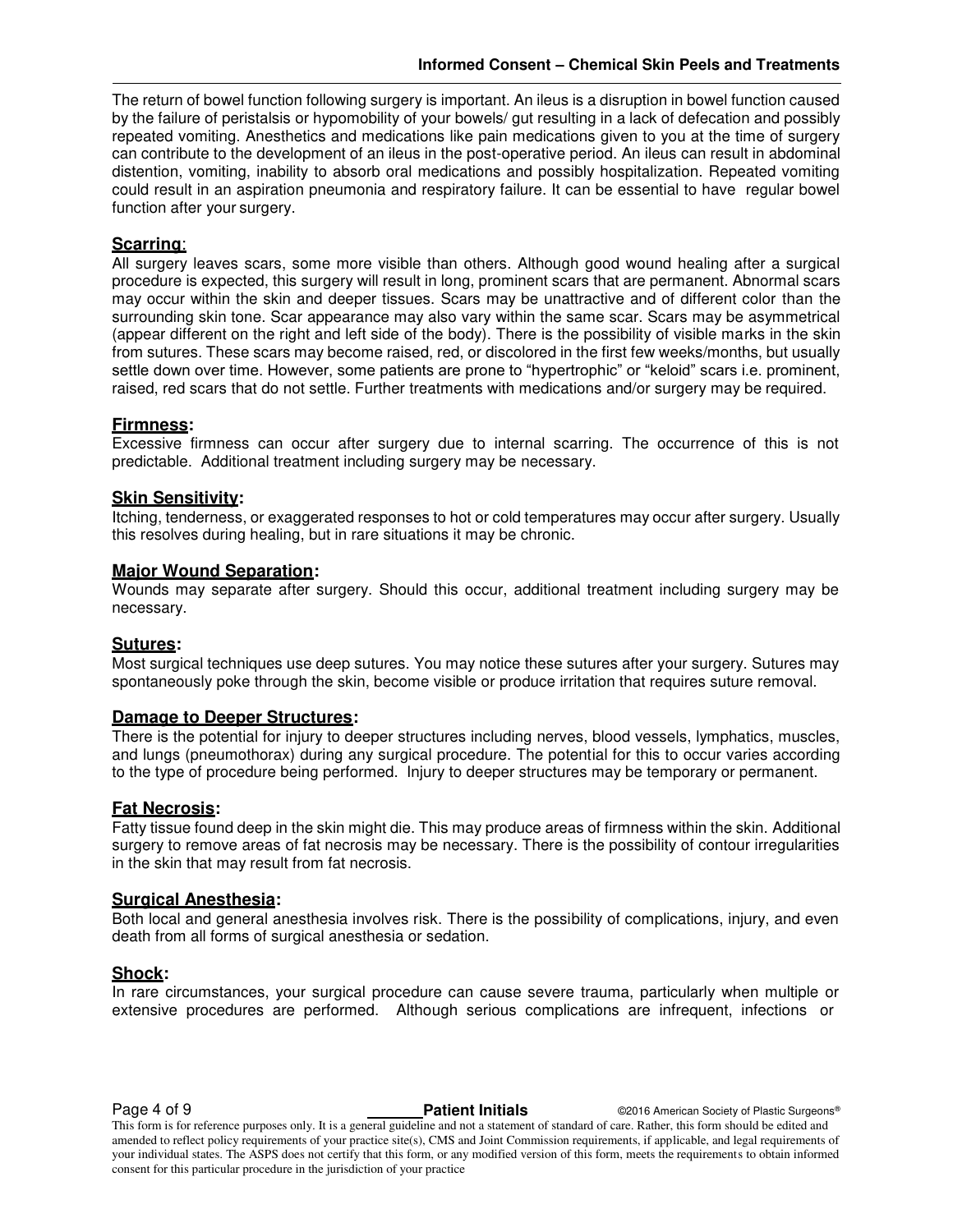excessive fluid loss can lead to severe illness and even death. If surgical shock occurs, hospitalization and additional treatment would be necessary.

#### **Pain:**

You will experience pain after your surgery. Pain of varying intensity and duration may occur and persist after surgery. If you are a chronic pain patient followed by a Pain Therapy Practitioner, you may be asked to see this practitioner pre operatively to assist you in the management of your pain disorder in the postoperative period. Chronic pain may occur very infrequently from nerves becoming trapped in scar tissue or due to tissue stretching.

There are nerve endings that may become involved with healing scars from surgery. While there may not be a major nerve injury, the small nerve endings during the healing period may become too active producing a painful or oversensitive area due to the small sensory nerve involved with scar tissue. Often, massage and early non-surgical intervention resolves this. It is important to discuss post-surgical pain with your surgeon.

#### **Cardiac and Pulmonary Complications:**

Pulmonary complications may occur secondarily to blood clots (pulmonary emboli), fat deposits (fat emboli), pneumonia, or partial collapse of the lungs after general anesthesia. Pulmonary emboli can be lifethreatening or fatal in some circumstances. Inactivity and other conditions may increase the incidence of blood clots traveling to the lungs causing a major blood clot that may result in death. It is important to discuss with your physician any past history of swelling in your legs or blood clots that may contribute to this condition. Cardiac complications are a risk with any surgery and anesthesia, even in patients without symptoms. If you experience shortness of breath, chest pains, or unusual heart beats, seek medical attention immediately. Should any of these complications occur, you may require hospitalization and additional treatment.

#### **Venous Thrombosis (Clot) and Sequelae:**

Thrombosed veins, which resemble cords, occasionally develop in the area of the breast or around IV sites, and usually resolve without medical or surgical treatment. It is important to discuss with your surgeon any birth control pills you are taking. Certain high estrogen pills may increase your risk of thrombosed veins, personal history of bleeding and clotting problems may also increase your risk of thrombosed veins.

#### **Allergic Reactions:**

In rare cases, local allergies to tape, suture material and glues, blood products, topical preparations or injected agents have been reported. Serious systemic reactions including shock (anaphylaxis) may occur in response to drugs used during surgery and prescription medicines. Allergic reactions may require additional treatment. It is important to notify your physician of any previous allergic reactions.

#### **Drug Reactions:**

Unexpected drug allergies, lack of proper response to medication, or illness caused by the prescribed drug are possibilities. It is important for you to inform your physician of any problems you have had with any medication or allergies to medication, prescribed or over the counter, as well as medications you now regularly take. Provide your surgeon with a list of medications and supplements you are currently taking.

#### **Surgical Wetting Solutions:**

There is the possibility that large volumes of fluid containing dilute local anesthetic drugs and epinephrine that is injected into fatty deposits during surgery may contribute to fluid overload or systemic reaction to these medications. Additional treatment including hospitalization may be necessary.

#### **Fat/Air Embolism:**

In rare cases, fat particles or air can enter the vascular system and can travel to the heart, lungs or brain. This can result in significant complications including death.

**Page 5 of 9 Capital Contract Patient Initials** Capacite Contract Contract Contract Patient Initials Contract Contract Contract Contract Patient Initials Contract Contract Contract Contract Contract Contract Patient Initia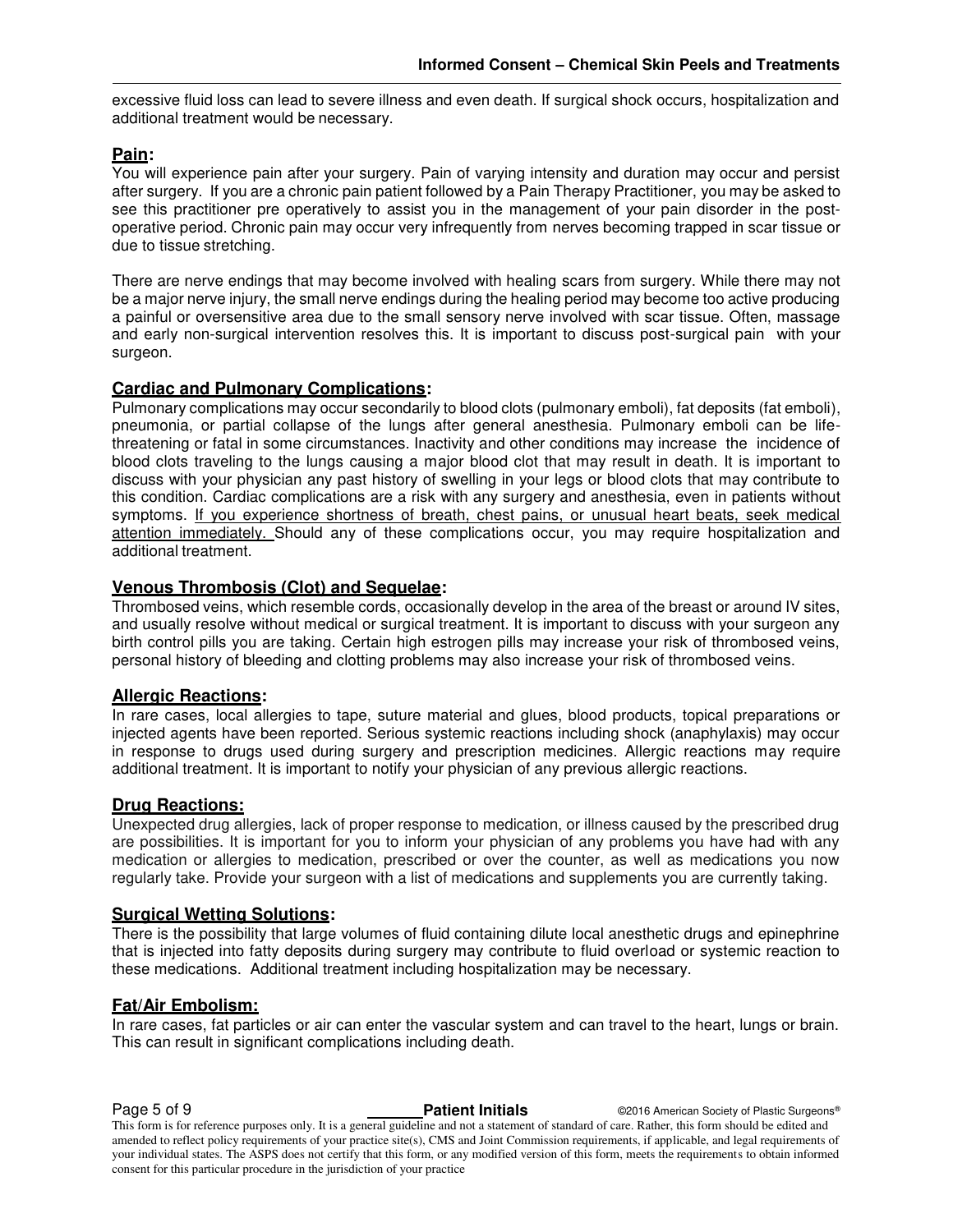#### **Persistent Swelling (Lymphedema):**

Persistent swelling can occur following surgery.

#### **Unsatisfactory Result:**

Although good results are expected, there is no guarantee or warranty expressed or implied, on the results that may be obtained. The more realistic your expectations as to results, the better your results will appear to you. Some patients never achieve their desired goals or results, at no fault of the surgeon. You may be disappointed with the results of treatment. It may be necessary to perform additional treatments to improve your results. Unsatisfactory results may NOT improve with each additional treatment.

### **Travel Plans:**

Any procedure holds the risk of complications that may delay healing and your return to normal life. Please let the surgeon know of any travel plans, important commitments already scheduled or planned, or time demands that are important to you, so that appropriate timing of the procedure can occur. There are no guarantees that you will be able to resume all activities in the desired time frame.

#### **Long-Term Results:**

Subsequent alterations in the appearance of your body may occur as the result of aging, sun exposure, weight loss, weight gain, pregnancy, menopause or other circumstances not related to your procedure.

#### **Body-Piercing:**

Individuals who currently wear body-piercing jewelry in the procedure region are advised that an infection could develop from this activity. Body-piercing jewelry should be removed prior to your procedure.

#### **Jewelry:**

Jewelry should not be brought with you at the time of your procedure. Items such as earrings, wedding rings, necklaces, etc. should be removed and placed in a safe place. Do not bring your jewelry with you for your procedure.

#### **Pregnancy and Breast Feeding:**

Certain types of chemical peels should NOT be performed during pregnancy. Let your surgeon know if you are, recently were, or plan to become pregnant. The chemicals in some of the peels may pose a risk to the fetus, and the hormonal changes during pregnancy may affect the healing and appearance of your skin.

#### **Female Patient Information:**

It is important to inform your plastic surgeon if you use birth control pills, estrogen replacement, or if you suspect you may be pregnant. Many medications including antibiotics may neutralize the preventive effect of birth control pills, allowing for conception and pregnancy.

#### **Mental Health Disorders and Elective Procedures:**

It is important that all patients seeking to undergo elective procedures have realistic expectations that focus on improvement rather than perfection. Complications or less than satisfactory results are sometimes unavoidable, may require additional procedures and often are stressful. Please openly discuss with your surgeon, prior to surgery, any history that you may have of significant emotional depression or mental health disorders. Although many individuals may benefit psychologically from the results of elective surgery, effects on mental health cannot be accurately predicted.

#### **PATIENT COMPLIANCE:**

Follow all physician instructions carefully; this is essential for the success of your outcome. It is important that the surgical incisions are not subjected to excessive force, swelling, abrasion, or motion during the time of healing. Personal and vocational activity needs to be restricted. Protective dressings and drains should not be removed unless instructed by your plastic surgeon. Successful post-operative function depends on both surgery and subsequent care. Physical activity that increases your pulse or heart rate

**Page 6 of 9 Patient Initials COVID-2016** American Society of Plastic Surgeons®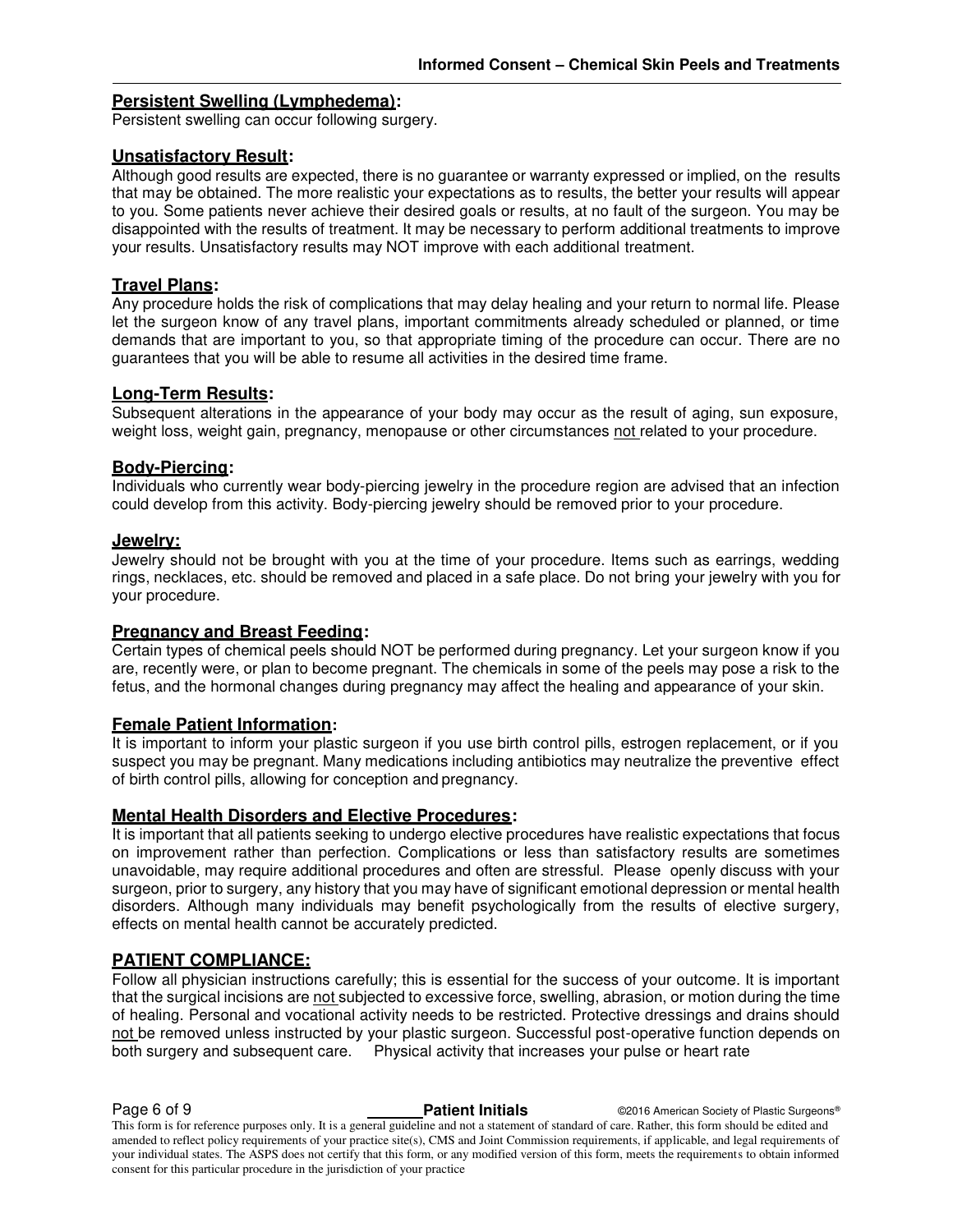may cause bruising, swelling, fluid accumulation and the need for return to surgery. It is important that you participate in follow-up care, return for aftercare, and promote your recovery after surgery.

#### **ATTESTATIONS**

#### **Smoking, Second-Hand Smoke Exposure, Nicotine Products (Patch, Gum, Nasal Spray):**

Patients who are currently smoking or use tobacco or nicotine products (patch, gum, or nasal spray) are at a greater risk for significant complications of skin loss and delayed healing and additional scarring. Individuals exposed to second-hand smoke are also at potential risk for similar complications attributable to nicotine exposure. Additionally, smoking may have a significant negative effect on anesthesia and recovery from anesthesia, with coughing and possibly increased bleeding. Individuals who are not exposed to tobacco smoke or nicotine-containing products have a significantly lower risk of these type of complications. Please indicate your current status regarding these items below**:** 

I am a non-smoker and do not use nicotine products. I understand the potential risk of secondhand smoke exposure causing surgical complications.

 $\Box$  I am a smoker or use tobacco / nicotine products. I understand the risk of surgical complications due to smoking or use of nicotine products.

I have smoked and stopped approximately election and exist and I may still have the effects and therefore risks from smoking in my system, if not enough time has lapsed.

I have been advised to stop smoking immediately and have been informed of the risks, benefits, expectations and alternatives to my surgery if I continue smoking.

It is important to refrain from smoking at least 6 weeks before your procedure and until your physician states it is safe to return, if desired. I acknowledge that I will inform my physician if I continue to smoke within this time frame, and understand that for my safety, the surgery, if possible, may be delayed.

Smoking may have such a negative effect on your surgery that a urine or blood test just before surgery may be done which will prove the presence of Nicotine. If positive, your surgery may be cancelled and your surgery, scheduling fee, and other prepaid amounts may be forfeited. Honestly disclose smoking to your surgeon.

#### **COMMUNICATION ACKNOWLEDGEMENT – CONSENT**

There are many ways to communicate with you. It is important to keep appointments and let us know if problems or issues arise. Methods of communicating are by telephone, text, pager, answering service if available, email, and regular mail. If an emergency arises, keep us alerted to your progress so we may aid in any necessary treatments. Please do not leave a message after hours or on weekends on the office answering machine if any urgent or emergent situation exists, as there is a delay in retrieving such messages. All attempts will be made to preserve your privacy in accordance with HIPAA rules.

Please select preferred way of communicating with you:

 Telephone  $H$ ome  $\Box$  $W$ ork  $\Box$  $C$ ell  $\overline{\phantom{a}}$ \_\_\_\_\_ Text

**Page 7 of 9 Capital Contract Patient Initials** Capacite Contract Contract Contract Patient Initials Contract Contract Contract Contract Patient Initials Contract Contract Contract Contract Contract Contract Patient Initia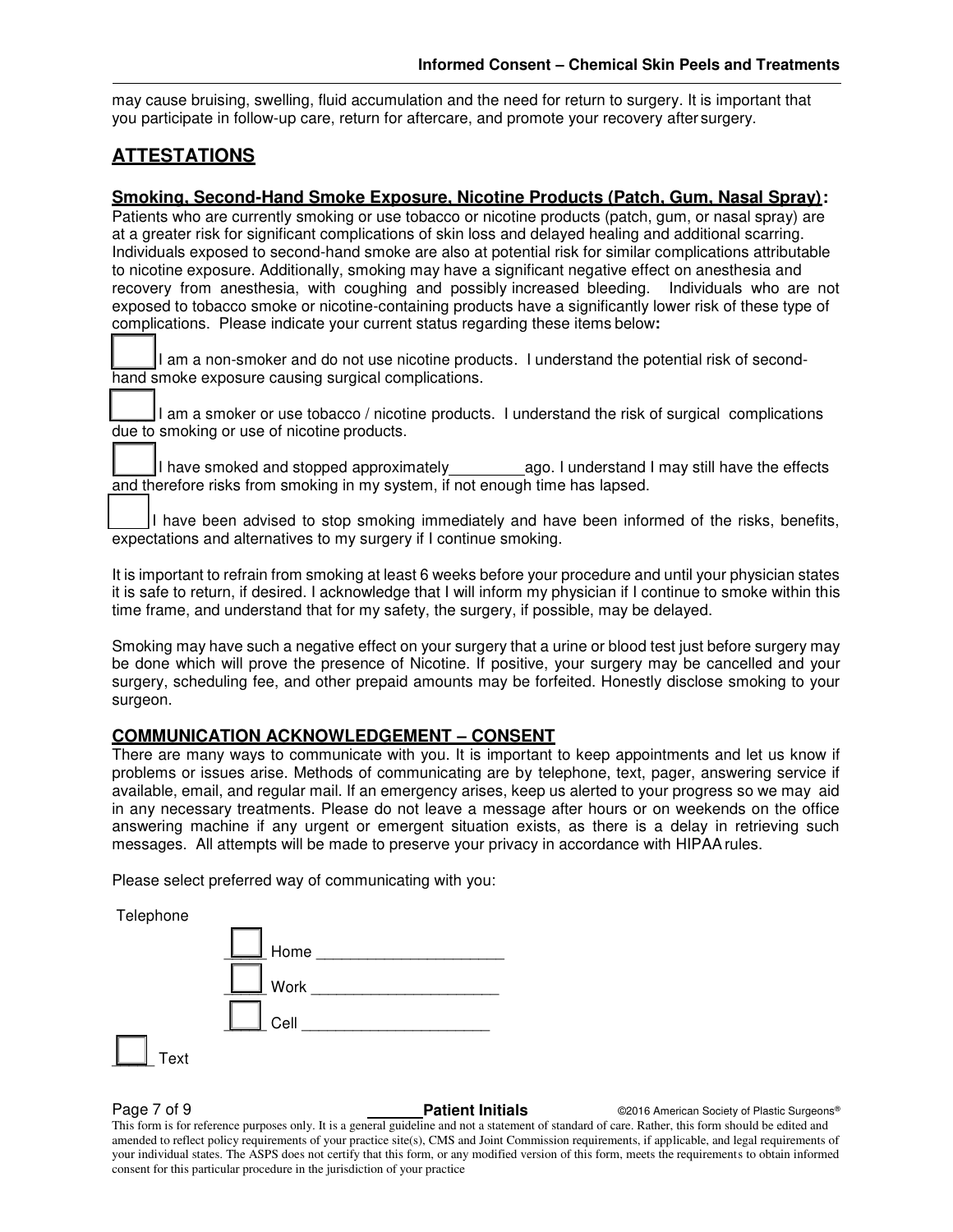**Informed Consent – Chemical Skin Peels and Treatments** Pager – Answering Service if available

 $E$ mail – with up to date email address

Regular Mail and Delivery

#### **DISCLAIMER**

Informed-consent documents are used to communicate information about the proposed surgical treatment of a disease or condition along with disclosure of risks and alternative forms of treatment(s), including a decision not to proceed with surgery. This document is based on a thorough evaluation of scientific literature and relevant clinical practices to describe a range of generally acceptable risks and alternative forms of management of a particular disease or condition. The informed-consent process attempts to define principles of risk disclosure that should generally meet the needs of most patients in most circumstances.

However, informed-consent documents should not be considered all-inclusive in defining other methods of care and risks encountered. Your plastic surgeon may provide you with additional or different information which is based on all the facts in your particular case and the current state of medical knowledge.

Informed-consent documents are not intended to define or serve as the standard of medical care. Standards of medical care are determined on the basis of all of the facts involved in an individual case and are subject to change as scientific knowledge and technology advance and as practice patterns evolve.

**It is important that you read the above information carefully and have all of your questions answered before signing the consent on the next page.**

**Page 8 of 9 Capital Contract Patient Initials** Capaca Contract Contract Contract Patient Initials Contract Contract Operation Contract Patient Initials Contract Operation Contract Patient Initials Contract Operation Contr